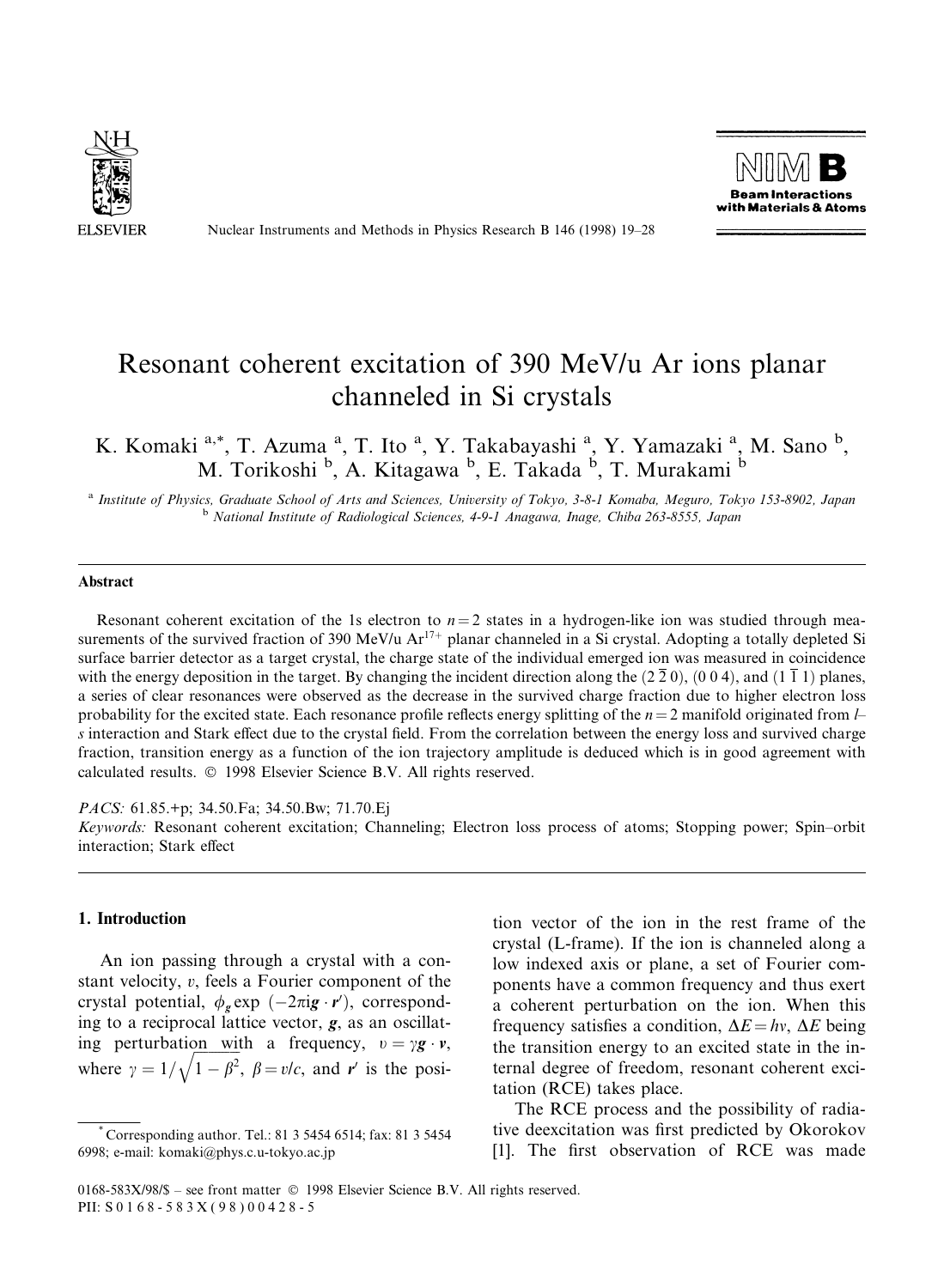through subsequent charge stripping due to higher electron loss probability for excited states [2]. Detection of RCE through radiative deexcitation was achieved in the case of heavier ions which have smaller orbital radii of the excited electrons [3].

During last two decades, much progress in understanding the nature of RCE has been made [4]. The continuum potential of the crystal and the wake potential induced by the ion exert a stationary perturbation on the ion and give rise to a removal of the degeneracy in excited states. Each Stark-split state has a characteristic shape of the electron cloud. The strengths of the Stark field and the oscillating perturbation and the probability of the electron loss process are all dependent on the ion position in the crystal channel, the information of which is reflected on the energy loss of the ion. The channeling ion is in such a peculiar environment and RCE is an excellent probe to study the atomic processes experienced by ions in such conditions.

Observations of RCE so far have been limited to relatively light ions and to relatively low ion energies. In the present, we report the first obser-



Fig. 1. Atomic arrangement on a  $(2\bar{2} 0)$  plane of diamond structure. 2D base vectors are  $A = [110]a/2$  and  $B = [001]a$ . The solid and broken lines represent (1,1) and (1,4) strings, respectively.

vation of RCE of the 1s electron to  $n = 2$  states in  $Ar<sup>17+</sup>$  through measurements of a survived fraction of  $Ar^{17+}$  planar channeled in Si crystals in the relativistic ion energy region [5]. Argon is the heaviest ion with the largest excitation energy to be observed among ever reported experiments on RCE. The effects of special relativity can be seen in the present case in several aspects. The resonance condition is significantly altered through Lorentz contraction of the crystal lattice and the orbital velocity of the bound electron is so high that the Stark mixing due to the continuum potential is strongly affected by the  $l$ -s interaction.

At high ion energies, where the electrostatic accelerators are not available, searching the resonance by altering the projectile velocity is not practical and, instead, altering the incident direction along a channeling plane is much more advantageous.

# 2. Theoretical considerations

## 2.1. Identification of planar RCE

The frequency of the oscillating potential felt by a planar channeled ion can be understood as the frequency with which the ion passes a 'string of strings' which forms the atomic net plane. Thus the planar resonance can be identified by specifying the atomic string lying in the channeling plane. Regarding the atomic plane as a two-dimensional  $(2D)$  crystal of which unit cell is defined by two lattice vectors,  $A$  and  $B$ , a set of atomic strings in this 2D lattice can be identified by a 2D Miller index,  $(k,l)$ , similarly defined as in the case of a three-dimensional (3D) lattice, i.e., the direction of the  $(k,l)$  strings is parallel to a line which intersects with two axes at  $A/k$  and  $B/l$ .

In the present paper, we examine three kinds of channeling planes in the diamond structure,  $(2\overline{2}0)$ ,  $(1\overline{1}1)$  and  $(0\overline{0}4)$ , which intersect each other at  $[1 1 0]$  axis. Fig. 1 shows the atomic arrangement on a  $(2\bar{2}0)$  plane, where the 2D base vectors are  $A = \begin{bmatrix} 1 & 1 & 0 \end{bmatrix} a/2$  and  $B = \begin{bmatrix} 0 & 0 & 1 \end{bmatrix} a$ , where a is the lattice constant. The solid and broken lines in the figure represent  $(1,1)$  and  $(1,4)$  strings, respectively. For  $(1\bar{1}1)$  and  $(0\bar{0}\bar{4})$  planes, 2D base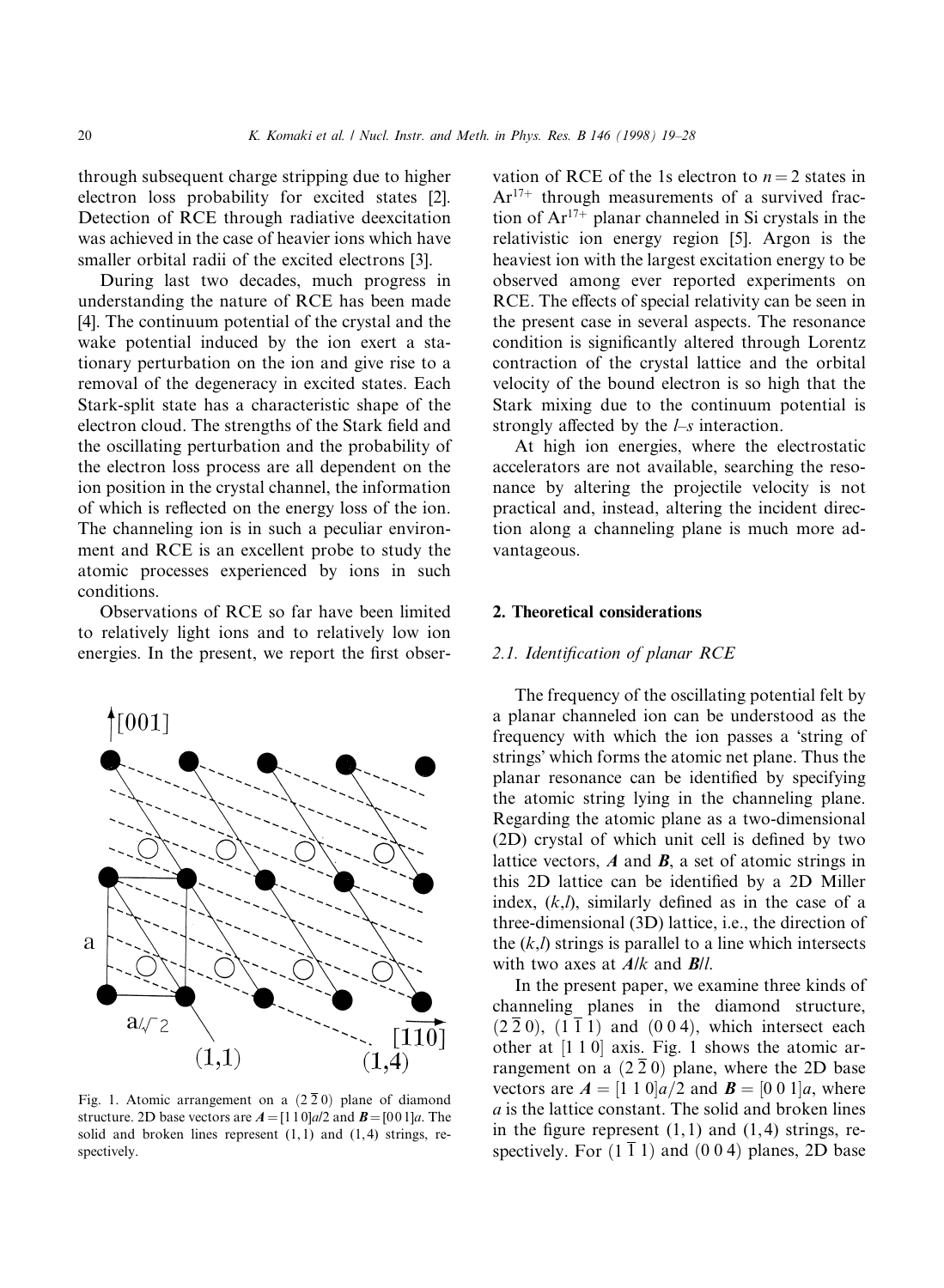vectors are chosen as  $A = \begin{bmatrix} 1 & 1 & 0 \end{bmatrix} a/2$ ,  $B = \begin{bmatrix} 1 & 1 & 2 \end{bmatrix} a/2$ and  $A = \begin{bmatrix} 1 & 1 & 0 \end{bmatrix} a/2$ ,  $B = \begin{bmatrix} 1 & 1 & 0 \end{bmatrix} a/2$ , respectively.

# 2.2. RCE conditions for planar channeling

Taking a lattice vector,  $C$ , to a lattice point on the neighboring atomic plane as the third base vector, a new 3D unit cell can be defined. The base vectors of the new reciprocal lattice can also be defined as  $A^*$ ,  $B^*$  and  $C^*$ , so that  $A^*A = B^*B = C^*C = 1$  and  $A^*B = B^*C = C^*$  $A = A^*C = B^*A = C^*B = 0$ . It is to be noted that the vector  $C^*$  is identical with the reciprocal lattice vector  $h$  which denotes the channeling plane. Then a 3D reciprocal lattice vector can be represented by

$$
\mathbf{g} = \mathbf{G}(k, l) + n\mathbf{h} = k\mathbf{A}^* + l\mathbf{B}^* + n\mathbf{h}.\tag{1}
$$

Taking the z-axis parallel to the ion velocity and x-axis normal to the channeling plane, the ion position in the L-frame can be given as

$$
\mathbf{R}(t') = \mathbf{R}_{\perp} + \mathbf{v}t' = (X, Y, vt'). \tag{2}
$$

Taking note that  $h\nu = 0$ , the scalar potential at the ion position in L-frame is then given by

$$
\phi'(\mathbf{R}_{\perp} + v t') = \sum_{g} \phi_{g} \exp[-2\pi i g \cdot (\mathbf{R}_{\perp} + v t')] \n= \sum_{kl} \sum_{n} \phi_{G(k,l)+nh} \n\times \exp[-2\pi i (\mathbf{G}(k,l) + n\mathbf{h}) \cdot (\mathbf{R}_{\perp} + v t')] \n= \sum_{kl} \phi_{kl}(X) \exp(-2\pi i \mathbf{G}_{\perp}(k,l) \cdot \mathbf{R}_{\perp}) \n\times \exp(-2\pi i \mathbf{G}(k,l) \cdot v t'), \tag{3}
$$

where

$$
\phi_{kl}(X) = \sum_{n} \phi_{G(k,l)+n\mathbf{h}} \exp\left(-2\pi i n X/d_p\right) \tag{4}
$$

is the amplitude of the oscillating potential due to the  $(k, l)$  string and  $d_p = 1/|h|$  is the inter planar spacing. Note that the Fourier component with  $k = l = 0$ .

$$
\phi_{00}(x) = \sum_{n} \phi_{n\mathbf{h}} \exp\left(-2\pi i n x/d_p\right) \tag{5}
$$

is independent of time and is the planar continuum potential.

If the ion velocity,  $v$ , makes angles  $\theta$  and  $\theta' = \Theta - \theta$  with 2D base vectors, A and B,  $\Theta$  being the angle between  $\vec{A}$  and  $\vec{B}$ , the velocity vector can be written as,

$$
\mathbf{v} = (v/\sin\Theta)[A\sin(\Theta - \theta)/A + B\sin\theta/B] \tag{6}
$$

and the L-frame frequency for the ion to pass two adjacent strings is given by

$$
v'(k, l) = G(k, l) \cdot v = (kA^* + lB^*) \cdot (v/\sin \Theta)
$$
  
[*A* sin ( $\Theta - \theta$ )/*A* + *B* sin  $\theta$ /*B*] = (*v*/sin  $\Theta$ )  
[*k* sin ( $\Theta - \theta$ )/*A* + *l* sin  $\theta$ /*B*]. (7)

As the frequency is transformed to the rest frame of the projectile (P-frame) as  $v(k, l)$  =  $\gamma v'(k,l) = \gamma G(k,l) \cdot v$ , the condition for the  $(k,l)$ resonance is given by

$$
\Delta E = hv(k, l)
$$
  
=  $(\gamma hv/\sin \Theta)[k \sin (\Theta - \theta)/A + l \sin \theta/B].$  (8)

When  $\vec{A}$  and  $\vec{B}$  can be chosen perpendicular to each other, the resonance condition is simply given by,

$$
\Delta E = hv(k, l) = \gamma hv[k\cos\theta/A + l\sin\theta/B]. \tag{9}
$$

In the case of  $(2\bar{2}0)$ ,  $(1\bar{1}1)$  and  $(0\bar{0}4)$  planes In the case of  $(220)$ ,  $(111)$  and  $(004)$  planes<br>in the diamond structure,  $(A, B)$  are  $(a/\sqrt{2}, a)$ , in the dia<br> $\left(a/\sqrt{2}, \sqrt{\frac{3}{2}}\right)$ diamond structure,  $(A, B)$  are  $(a/\sqrt{2})$ <br> $\sqrt{\frac{3}{2}}a$  and  $(a/\sqrt{2}, a/\sqrt{2})$  respectively.

#### 2.3. Hamiltonian for the bound electron

The Hamiltonian in P-frame of an electron bound to the projectile ion can be written as

$$
H(\mathbf{r},t) = H_0(\mathbf{r}) + H_1(\mathbf{r}) + H_2(\mathbf{r}) + H_3(\mathbf{r},t), \quad (10)
$$

where  $H_0$  is the hydrogenic Hamiltonian,  $H_1$  and  $H<sub>2</sub>$  are the stationary perturbations due to the dynamic wake field and the crystal continuum potential, respectively, and  $H_3(t)$  the time-dependent perturbation due to the crystal periodic potential. For such a heavy ion as argon, where  $\alpha Z_1 = Z_1/137 \ll 1$  dose not hold, the relativistic Hamiltonian has to be adopted as the unperturbed Hamiltonian,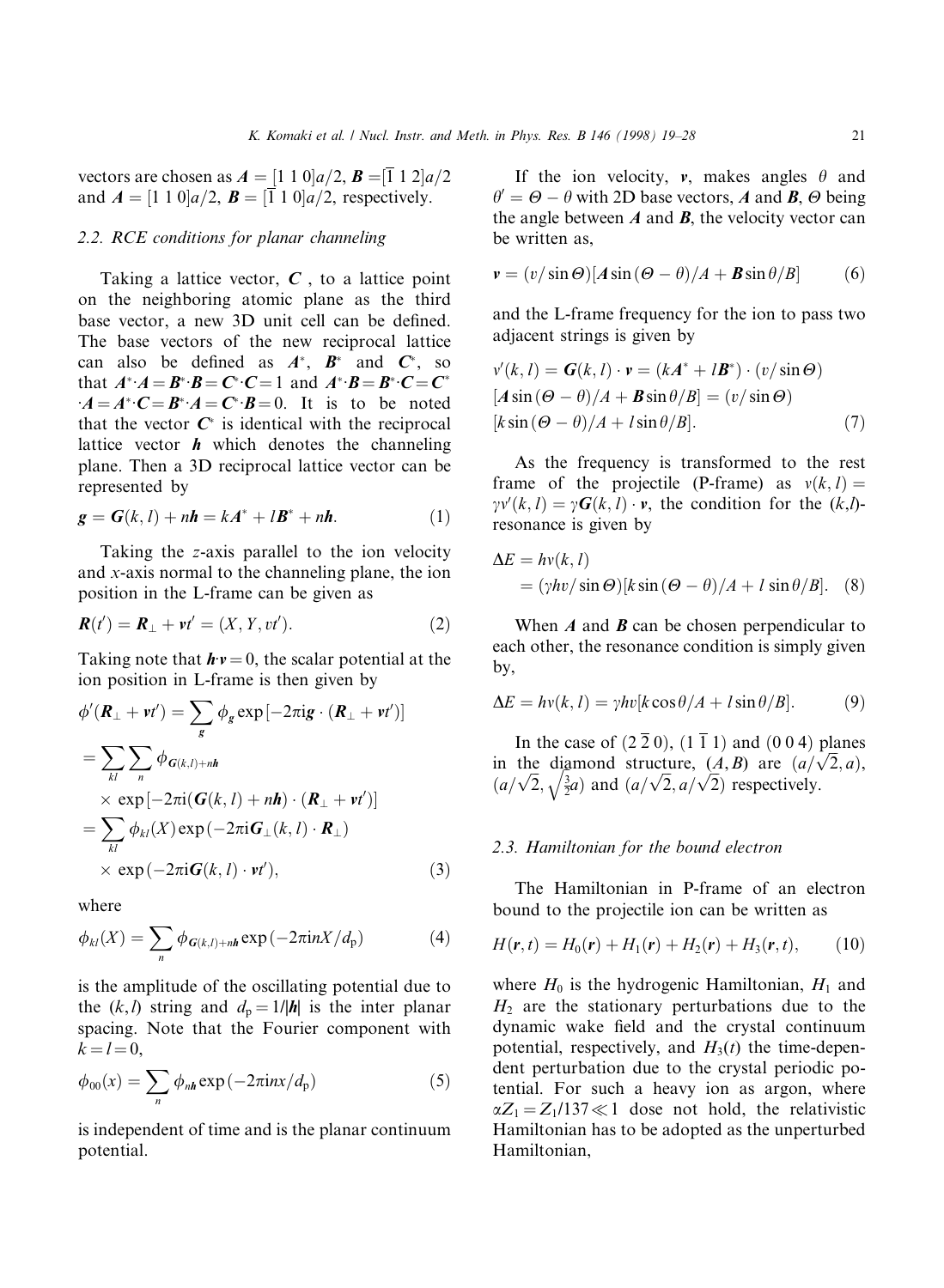$$
H_0(r) = -c\mathbf{\alpha} \cdot \mathbf{p} - \beta mc^2 + V(r), \quad V(r) = -Z_1 e^2 / r,
$$
\n(11)

where  $\alpha$  and  $\beta$  are the Dirac matrices.

The scalar potential,  $\phi'(r')$ , of the crystal in the L-frame is transformed to a four-potential in the P-frame as,  $A_x(r, t) = A_y(r, t) = 0$ ,  $A_z(r, t) = -(v/c)$  $\gamma \phi'(\mathbf{r}')$  and  $\phi(\mathbf{r}, t) = \gamma \phi'(\mathbf{r}')$ . As the wake potential,  $\phi_w(r)$ , is stationary with respect to the projectile, the total Hamiltonian in the P-frame is given by

$$
H(\mathbf{r}, t) = -\boldsymbol{\alpha} \cdot [c\boldsymbol{p} + e\boldsymbol{A}(r, t)] - \beta mc^2 + V(r)
$$
  
\n
$$
- e[\phi_{\mathbf{w}}(\mathbf{r}) + \phi(\mathbf{r}, t)]
$$
  
\n
$$
= -c\boldsymbol{\alpha} \cdot \boldsymbol{p} - \beta mc^2 + V(r)
$$
  
\n
$$
- e\phi_{\mathbf{w}}(\mathbf{r}) - e\gamma \left(1 - \frac{v}{c}\alpha_z\right) \phi'(\mathbf{r}').
$$
 (12)

Transforming the position of the electron as  $\mathbf{r}' = \mathbf{R}_{\perp} + \mathbf{r}_{\perp} + \gamma(z\mathbf{e}_z + \mathbf{v}t)$  and  $t' = \gamma(t + vz/c^2)$  and expanding the crystal potential,  $\phi'(\mathbf{r}')$ , into string contributions, the perturbation Hamiltonians are represented by

$$
H_1(\mathbf{r}) = -e\phi_{\rm w}(\mathbf{r}),\tag{13}
$$

$$
H_2(x) = -e\gamma \left(1 - \frac{v}{c} \alpha_z\right) \phi_{00}(x), \tag{14}
$$

$$
H_3(r,t) = -e\gamma \left(1 - \frac{v}{c}\alpha_z\right) \sum_{kl}^{\prime} \phi_{kl}(X+x)
$$
  
×  $\exp\left[-2\pi i \mathbf{G}(k,l)\cdot (\mathbf{R}_{\perp} + \mathbf{r}_{\perp} + \gamma z \mathbf{e}_z)\right]$   
×  $\exp\left[-2\pi i v(k,l)t\right],$  (15)

where  $e_z = v/v$  is a unit vector along z-axis and the summation  $\sum_{kl}$  runs over every combination of  $(k,l)$  except for  $k = l = 0$ .

## 2.4. Stark split states

We denote the unperturbed wave function as  $|nLJ\mu\rangle$ , where *n* is the principal quantum number,  $L = s$ , p the orbital angular momentum, J and  $\mu$ the total angular momentum and its projection, respectively. First we calculated the eigenstates for stationary Hamiltonian,  $H_{st} = H_0 + H_1 + H_2$ . In the present calculation, mixing between states with different  $n$  was neglected. Then the ground state wave function remains unchanged as  $|1s(1/2)\mu\rangle$ 

and the perturbed energy eigenvalue is given by  $E_0 = E(1s) + \langle 1s(1/2)\mu|H_1(\mathbf{r}) + H_2(x)|1s(1/2)\mu\rangle.$ 

Eigenfunctions of the  $n = 2$  sublevels are represented by linear combinations of those of unperturbed  $n = 2$  sublevels. To obtain the wave functions and the energy eigenvalue, a secular equation,

$$
\det |\langle 2LJ\mu|H_0(\mathbf{r}) + H_1(\mathbf{r}) + H_2(x) - E|2L'J'\mu'\rangle| = 0
$$
\n(16)

was solved. In the calculation of the matrix elements of  $H_1(r)$  and  $H_2(x)$ , linear combinations of the non-relativistic wave functions,  $R_{nl}(r)Y_{lm}(\theta,\phi)$ , with spin state,  $| \hat{\uparrow} \rangle$  or  $| \downarrow \rangle$ , were adopted as the unperturbed wave functions and contributions from minor component (positrons) are neglected. Then  $H_2$  is approximated as  $H_2(x) = -e\gamma \phi_{00}(x)$ . The wake potential,  $\phi_w(r)$ , was calculated from a dielectric function in the plasmon pole approximation.

Fig. 2 shows the calculated shift in transition energies between perturbed  $n = 1$  and  $n = 2$  states of  $Ar^{17+}$  ion with respect to that in vacuum, as functions of the ion position in the  $(2\bar{2} 0)$  planar channel of Si. Horizontal lines are the transition energies in vacuum for  $J = 1/2$  and 3/2 levels. Fig. 3 shows the composition of the wave functions for



Fig. 2. Shift in transition energies between perturbed  $n = 1$  and  $n = 2$  substates of Ar<sup>17+</sup> ion relative to that in vacuum as functions of the ion position in the  $(2\bar{2} 0)$  planar channel of Si. Horizontal lines are the transition energies in vacuum for  $J=$ 1/2 and 3/2 levels.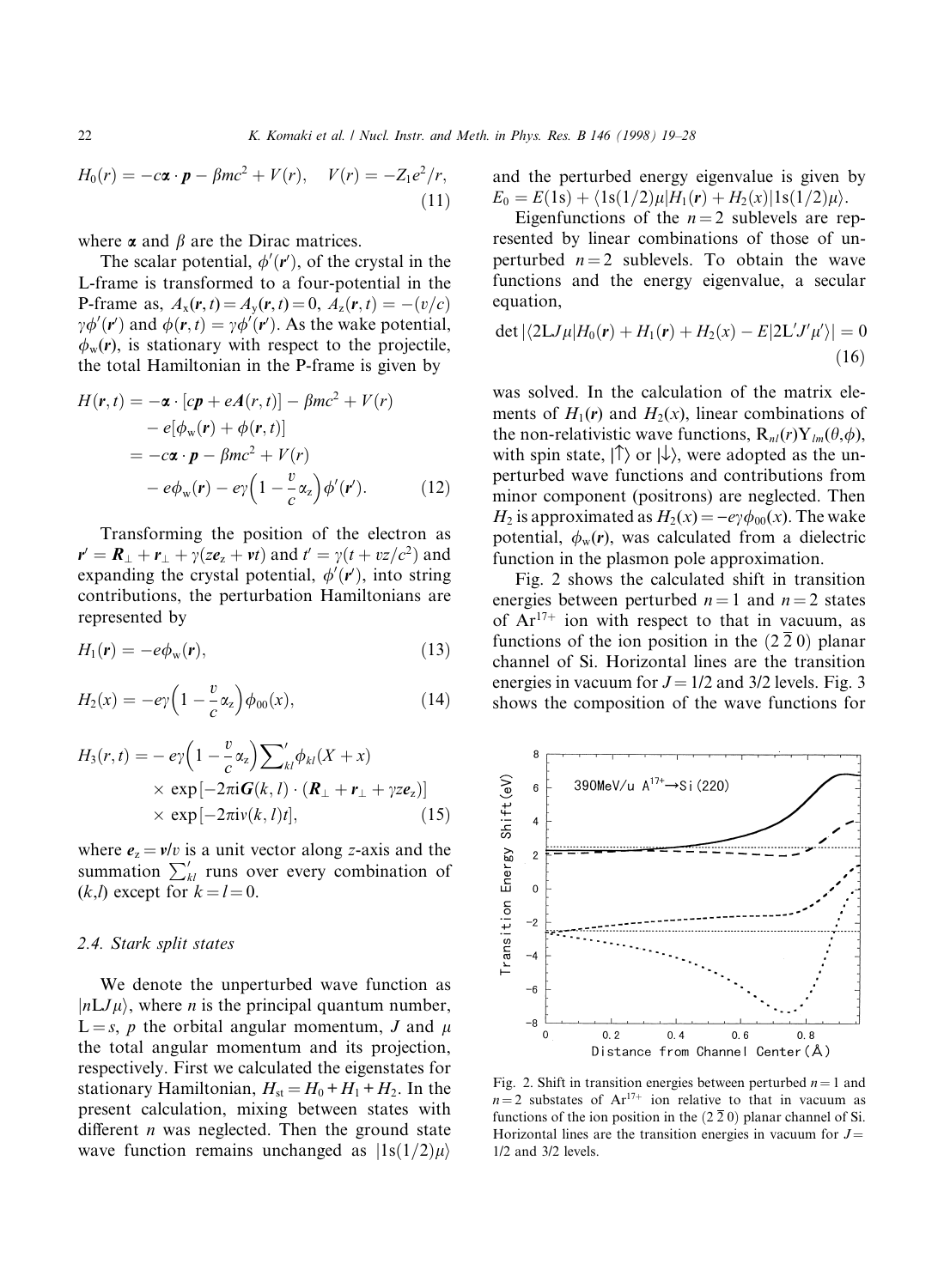

Fig. 3. Composition of the wave functions for Stark mixed  $n = 2$  substates of Ar<sup>17+</sup> ions as functions of the ion position in the  $(2\bar{2}0)$  planar channel of Si.

Stark mixed  $n = 2$  substates as functions of the ion position. Levels are labeled in the order of increasing level energy. Level splitting near the channel center is primarily due to the  $l$ -s interaction and as the ion approaches the channel wall the crystal field plays a major role resulting in the intermixing between 2s and  $2p_x$  states to form  $2s2p_x(w)$  and  $2s2p_x(c)$  states as level 1 and level 4, respectively. Here (w) and (c) represent that the electron cloud is shifted towards the channel wall and center, respectively. Unlike the cases in relatively low velocities, the effect of the wake potential is negligible and as a consequence, the projection of the total angular momentum to xaxis (normal to the plane) is almost a good quantum number. Thus  $\mu_x = \pm (3/2)$  states, which are evenly contributed by the  $2p_y$  and  $2p_z$  states remain pure as the level 4 at the channel center and as level 3 at the channel wall.

#### 2.5. Transition amplitude

As described above, the energy eigenvalues and the wave functions for the stationary part of the Hamiltonian are obtained as  $E_i$  and  $\Psi_i$ , where  $j = 0$  denotes the ground state and  $j = 1, 2, 3$  and 4 the  $n = 2$  substates.

Time evolution of the wave function  $\Psi(\mathbf{r},t)$  is governed by

$$
i(h/2\pi)\partial\Psi(\mathbf{r},t)/\partial t=[H_{\rm st}(\mathbf{r})+H_3(\mathbf{r},t)]\Psi(\mathbf{r},t). \quad (17)
$$

Expanding the wave function by those of the stationary part of the Hamiltonian,

$$
\Psi(\mathbf{r},t) = \sum_{j} C_{j}(t) \Psi_{j}(\mathbf{r}) \exp(-2\pi i E_{j} t/h), \qquad (18)
$$

we get

$$
i(h/2\pi)dC_j(t)/dt
$$
  
=  $\sum_{j'} \langle j|H_3(\mathbf{r},t)|j'\rangle C_{j'}(t) \exp[2\pi i(E_j - E_{j'})t/h]$   
=  $-e\gamma \sum_{j'} \sum_{kl} \langle j|\phi_{kl}(X + x)$   
 $\times \exp[-2\pi i \mathbf{G}(k, l) \cdot (\mathbf{r}_{\perp} + \gamma z \mathbf{e}_z)]|j'\rangle C_{j'}(t)$   
 $\times \exp[-2\pi i \mathbf{G}(k, l) \cdot \mathbf{R}_{\perp}]$   
 $\times \exp[2\pi i \{(E_j - E_{j})/h - v(k, l)\}t].$  (19)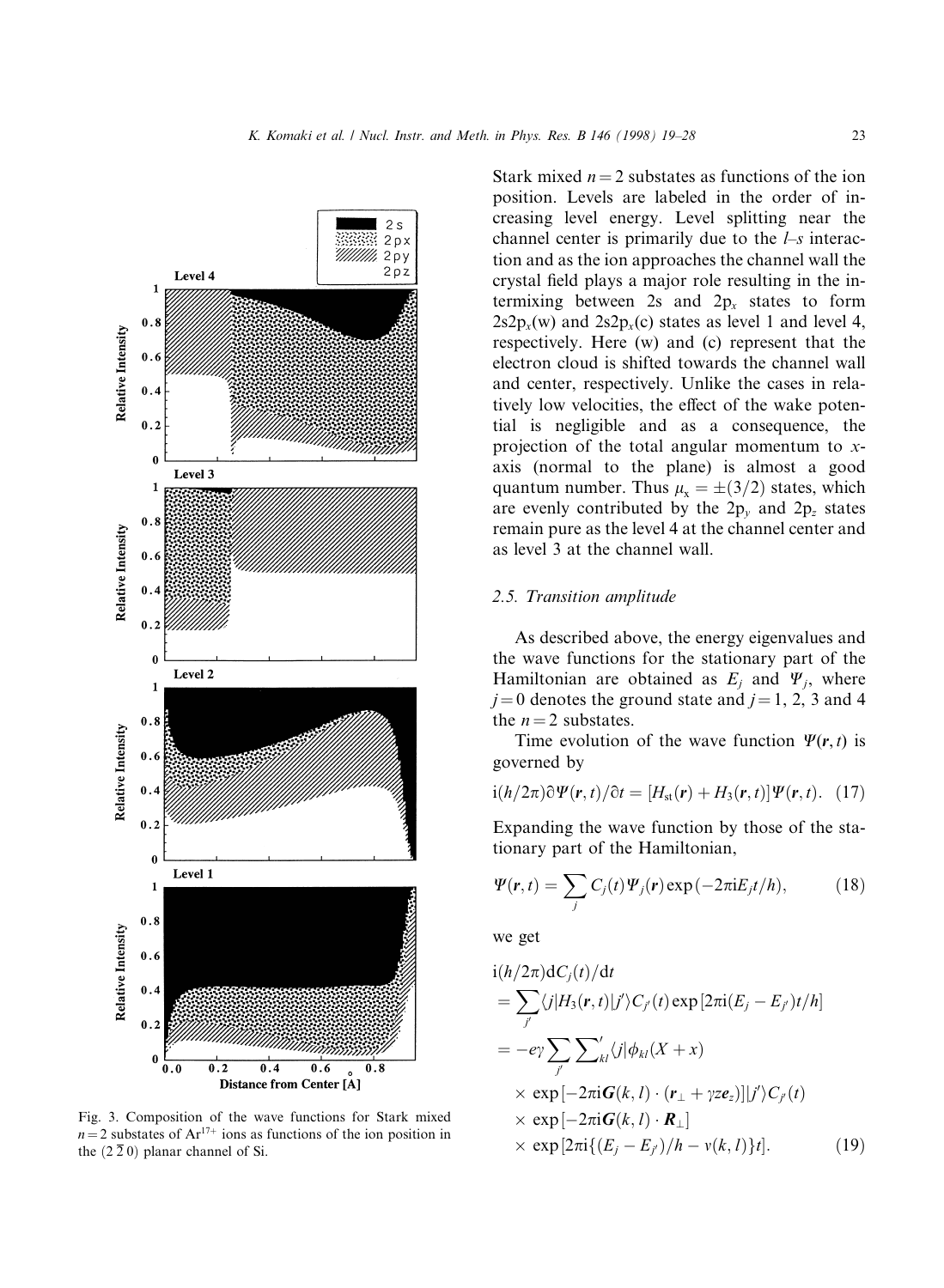Only when the RCE condition,  $\Delta E_{ji'} = E_i - E_{j'} =$  $hv(k, l)$ , is satisfied, the term in the right-hand side of Eq.  $(19)$  makes a significant contribution.

It is worth noting that the factor containing the ion position,  $\mathbf{R}_{\perp}$ , here merely affects the phase of the wave function, but when the wave function of the ion motion is taken into account, it gives the momentum change of the ion due to RCE and consequently the energy transfer between translational and electronic degrees of freedom.

The strength of the RCE transition is then given by the matrix element,

$$
M_{j0} = -e\gamma\langle j|\phi_{kl}(X+x)\exp[-2\pi i\boldsymbol{G}(k,l)\cdot(\boldsymbol{r}_{\perp}+ \gamma ze_z)]|0\rangle.
$$
\n(20)

Fig. 4 shows the amplitudes of the perturbation potentials,  $\phi_{kl}(X)$ , for  $(k, l) = (1, 1), (1, 2), (1, 3),$  $(1, 5)$  and  $(1, 6)$  as functions of the ion position.

#### 3. Experimental setup

Fig. 5 illustrates top and side views of the experimental setup. A beam of hydrogen-like  $Ar^{17+}$ ions was accelerated to 390 MeV/u by Heavy Ion Medical Accelerator at Chiba (HIMAC). A par-



Fig. 4. Fourier potentials,  $\phi_{kl}$ , for  $(k,l) = (1,1), (1,2), (1,3),$  $(1,5)$  and  $(1,6)$  strings in the  $(2\bar{2}0)$  plane.

allel beam was provided by a combination of a doublet and a triplet quadruple-magnetic lenses, and was collimated by a 5 cm thick iron collimator with the inner diameter of 1 mm [6].

We used totally depleted Si surface barrier detectors of  $78.5$  and  $94.7 \mu m$  in thickness as target crystals and at the same time as detectors for energy deposition in them, which technique has been developed in a preceding work [7]. The crystal orientation was examined by X-ray diffraction in advance and was mounted on a high-precision goniometer capable of rotating about three axes remotely and of translating along two directions normal to the beam direction.

Ions transmitted through the target were charge separated by a magnet of 0.5 T located at 1.3 m downstream of the target and were detected with a 2D-position sensitive Si detector (2D-PSD) located at 4.3 m further downstream of the magnet. A vertical slit of 1mm in width was placed at 0.6 m downstream of the target to avoid overlapping of scattered ions with different charge states. The angular divergence of the incident beam was estimated to be less than 0.15 mrad from the spot size on the 2D-PSD.

Signals from the target detector and the 2D-PSD were recorded event by event. The synchrotron was operated in a pulse mode with a repetition period of 3.3 s and the pulse width of 1.5 s. The beam intensity was reduced to a few thousand counts per second to avoid pileup.

#### 4. Results and discussions

#### 4.1. RCE conditions

The survived fraction of  $Ar^{17+}$  ions passing through the present Si crystal of ca.  $100 \mu m$ thickness in the random direction was less than  $1\times10^{-3}$ . Under the channeling condition, however, we observed several tens percent of emerged  $Ar^{17+}$ ions. Varying the incident angle from the  $[1\ 1\ 0]$ axis in the  $(2\bar{2} 0)$  plane, the survived Ar<sup>17+</sup> fraction was monitored. As can be seen in Fig. 6, a series of sharp decreases in the survived  $Ar^{17+}$ fraction are observed. These dips are identified as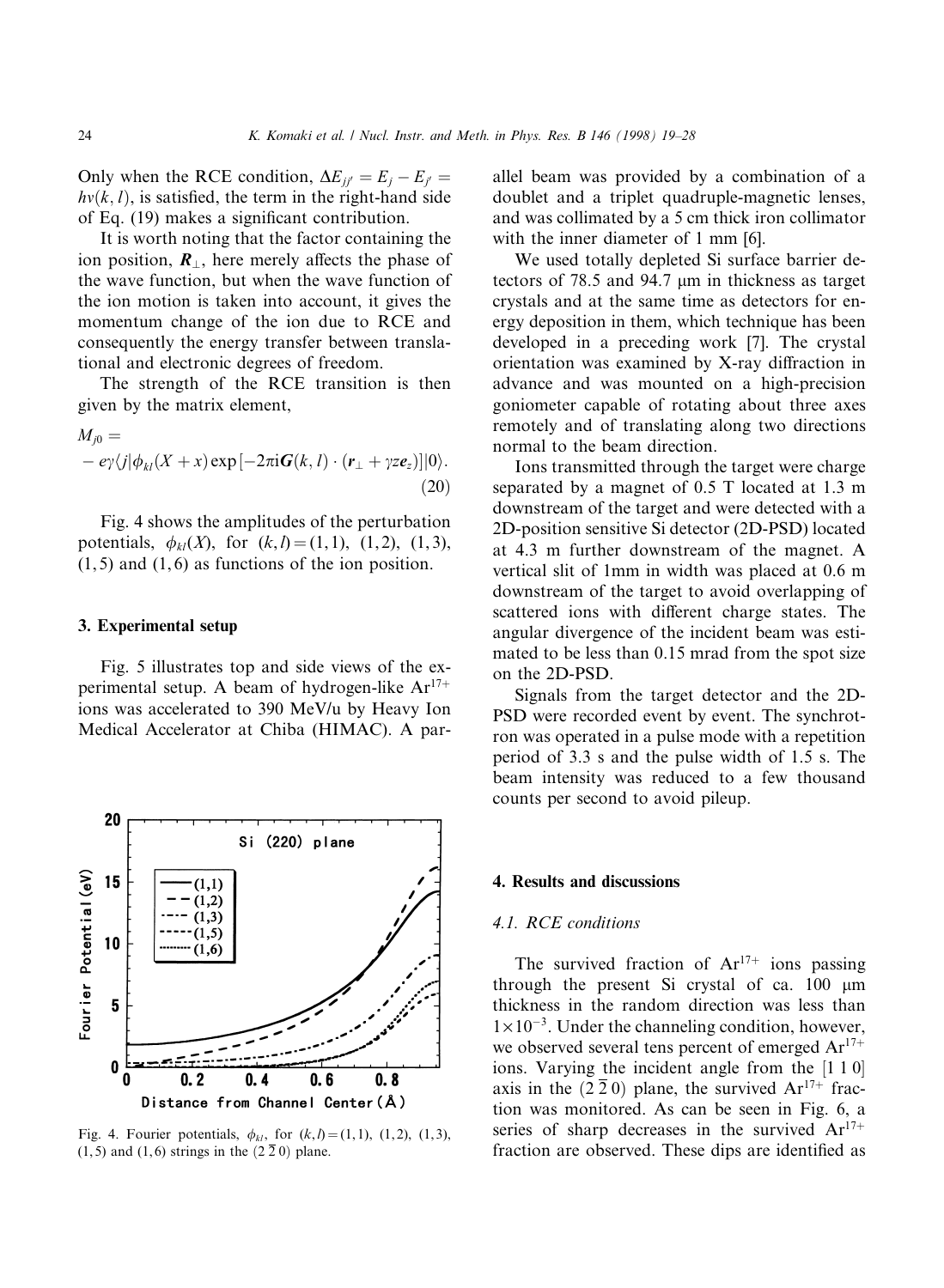

Fig. 5. Top and side views of the experimental setup.

 $(k, l) = (1, 1), (1, 2), (1, 3), (1, 5)$  and  $(1, 6)$  resonances for the electronic transition from 1s to  $n = 2$ states in hydrogen-like Ar ions. We changed the tilt angle,  $\theta$ , also in the (0 0 4) and (1  $\overline{1}$  1) planes. As also shown in Fig. 6, resonances corresponding to  $(k, l) = (1, 1), (1, 2), (1, 3), (1, 4)$  and  $(1, 5)$  for the  $(0 \ 0 \ 4)$  plane and those to  $(k, l) = (1, 1), (1, 3)$ and (1, 5) for the  $(1\bar{1}1)$  plane were observed.

It is noticed that there exists a selection rule, which governs whether the  $(k, l)$  resonance should appear or not, specific to the channeling plane and to the crystal structure. The extinction of the resonance occurs when the 2D unit cell is not a primitive cell, i.e., the unit cell contains plural, equivalent atoms. In the case of  $(2\bar{2}\,0)$  plane in the diamond structure, as seen in Fig. 1, a unit cell contains two atoms at  $0A+0B$  (closed circles) and  $(1/2)A + (1/4)B$  (open circles). While the former atom is always on the  $(k, l)$  string, the latter atom lies right in the middle of two strings when  $2k+l = 4n+2$ , resulting in a completely destructive interference. In the case of  $(1\bar{1}1)$  plane in cubic crystals, if the 2D cell is chosen as a rectangle with crystals, if the 2D cell is chosen as a rectangle with<br>a side ratio of  $1 : \sqrt{3}$ ,  $(k,l)$  resonances with  $k+l = 2n+1$  should be absent.

The relative strength of the observed resonances for the  $(2\bar{2} 0)$  plane can be well explained by the calculated Fourier potential,  $\phi_{kl}$ , shown in Fig. 4, i.e.,  $(1,1)$  and  $(1,2)$  resonance strengths are

nearly the same and (1,6) resonance is even stronger than  $(1, 5)$  resonance. Absence of the  $(1, 4)$ resonance is the result of destructive interference described above.

#### 4.2. Fine structure of the resonance

Regardless of the channeling plane, each observed resonance dip is split into several lines. Fig. 7 shows a detailed angular scan of the (1,1) resonance for the  $(2\bar{2} 0)$  plane. For a given resonance, a given tilt angle can be converted into a transition energy through the relation of Eq. (7), which is also shown as the upper scale in Fig. 7. Two arrows in the figure represent the resonance positions in vacuum, 3.318 and 3.323 keV, for  $J = 1/2$ and 3/2 states, respectively. The major feature of the fine structure is that the resonance splits into two dips, the lower transition energy dip further splits into two dips, the lowest transition energy dip has a wide tail to the lower energy side and the highest energy dip has a short tail to the higher energy side. These characteristics are well explained by the calculated transition energies shown in Fig. 2. Comparison between Figs. 7 and 2 indicates that the shape of the resonance curve is closely connected to the position dependence of the transition energies.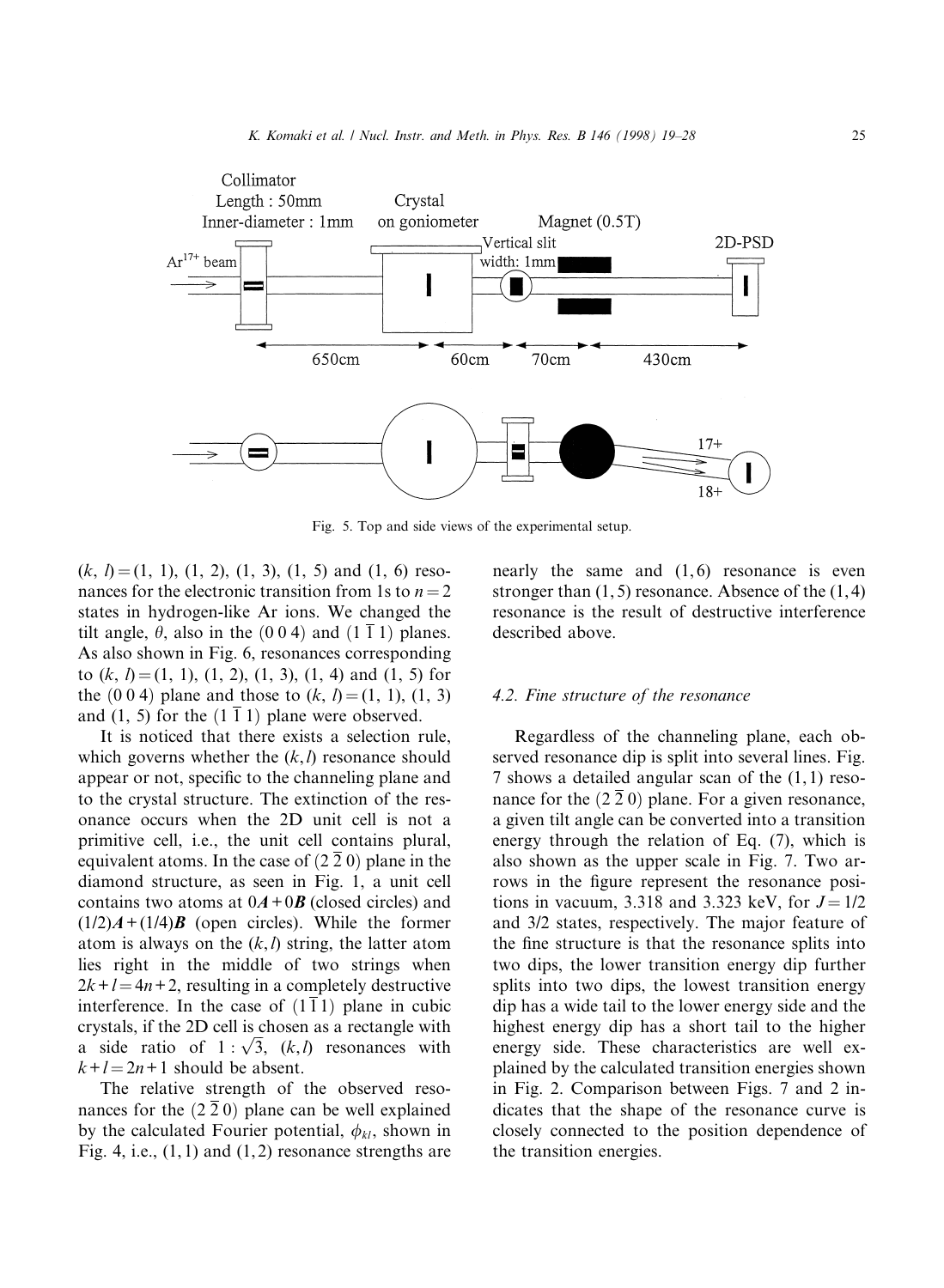

Fig. 6. Survived fraction of 390 MeV/u  $Ar^{17+}$  as function of angle between the ion velocity and the [110] axis along the  $(2\bar{2}0)$ ,  $(004)$  and  $(1\bar{1}1)$  planes.



Fig. 7. Detailed angular scan of the (1,1) resonance for the  $(2\bar{2}0)$  plane.

# 4.3. Correlation between resonance angle and the energy deposition

In the present, we simultaneously measured the energy deposited by the ion in the crystal, which we simply call 'energy loss'. Disregarding the difference in energy losses between  $Ar^{17+}$  and  $Ar^{18+}$ , which is considered to be at most 10%, i.e.,  $(18^2-17^2)/18^2$ , the survived Ar<sup>17+</sup> fraction,  $f(\theta,\varepsilon)$ , as a function of the tilt angle,  $\theta$ , and the energy loss,  $\varepsilon$ , was re-histogrammed for the  $(1,1)$  resonance of the  $(2 2 0)$  plane.

As mentioned above, the tilt angle,  $\theta$ , can be converted to the transition energy,  $\Delta E$ . Furthermore, we converted the energy loss,  $\varepsilon$ , to the amplitude, A, of the ion trajectory by the help of a simulation [8]. Thus we get the survived fraction as a function of the transition energy and the trajectory amplitude,  $f(\Delta E, A)$ . The survived  $Ar^{17+}$ fraction,  $f(A)$ , from only 1s electron ionization is observed at the region of off-resonance condition. Then  $F(\Delta E, A) = 1 - f(\Delta E, A)/f(A)$  can be regarded as the ionized fraction through RCE. Fig. 8 shows a contour map of  $F(\Delta E, A)$  thus obtained. The calculated transition energies at the trajectory amplitude obtained from Fig. 2 are also shown in Fig. 8 by solid lines.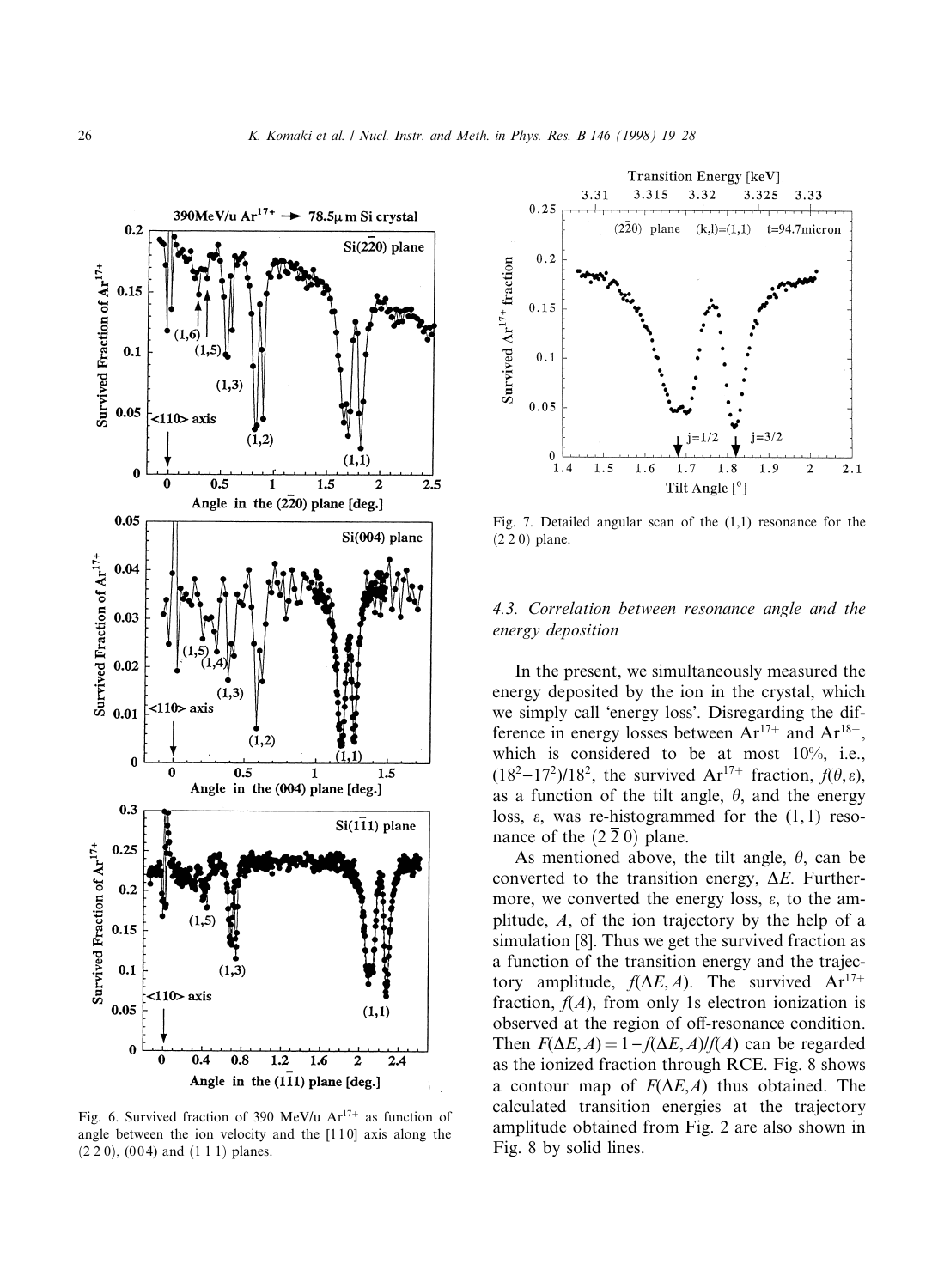

Fig. 8. Contour map of ionized fraction through resonant coherent excitation as a function of tilt angle (equivalent to transition energy) and energy deposition (equivalent to trajectory amplitude).

At the lowest energy deposition, the RCE probability shows two narrow peaks and as the trajectory amplitude increases, the higher transition energy RCE broadens without shifting and the lower transition energy RCE splits into two peaks. These features are excellently reproduced by the calculated lines. This means that the oscillatory ion trajectory with a finite amplitude results in various transition energies, which induces the broadening, however, the channeled ions spend the longer time at the maximum amplitude and the oscillating perturbation generally increases with distance from the channel center, thereby, the RCE process tends to take place at the largest amplitude of the trajectory.

## Acknowledgements

This work was in part supported by a Grant-in-Aid for Scientific Research from the Ministry of Education, Science and Culture (07404019), and also by a research project with heavy ions at NIRS-HIMAC.

### **References**

- [1] V.V. Okorokov, Yad. Fiz. 2 (1965) 1009; Sov. J. Nucl. Phys. 2 (1966) 719.
- [2] S. Datz, C.D. Moak, O.H. Crawford, H.F. Krause, P.F. Dittner, J. Gomez del Campo, J.A. Biggerstaff, P.D. Miller, P. Hvelplund, K. Knudsen, Phys. Rev. Lett. 40 (1978) 843.
- [3] F. Fujimoto, K. Komaki, A. Ootuka, E. Vilalta, Y. Iwata, Y. Hirao, T. Hasegawa, M. Sekiguchi, A. Mizobuchi, T. Hattori, K. Kimura, Nucl. Instr. and Meth. B22 (1988) 354.
- [4] H.F. Krause, S. Datz, Adv. Atomic, Mol. and Opti. Phys. 37 (1996) 139.
- [5] T. Azuma, T. Ito, Y. Yamazaki, K. Komaki, M. Sano, M. Torikoshi, A. Kitagawa, E. Takada, T. Murakami, Nucl. Instr. and Meth. B, 135 (1998) 61.